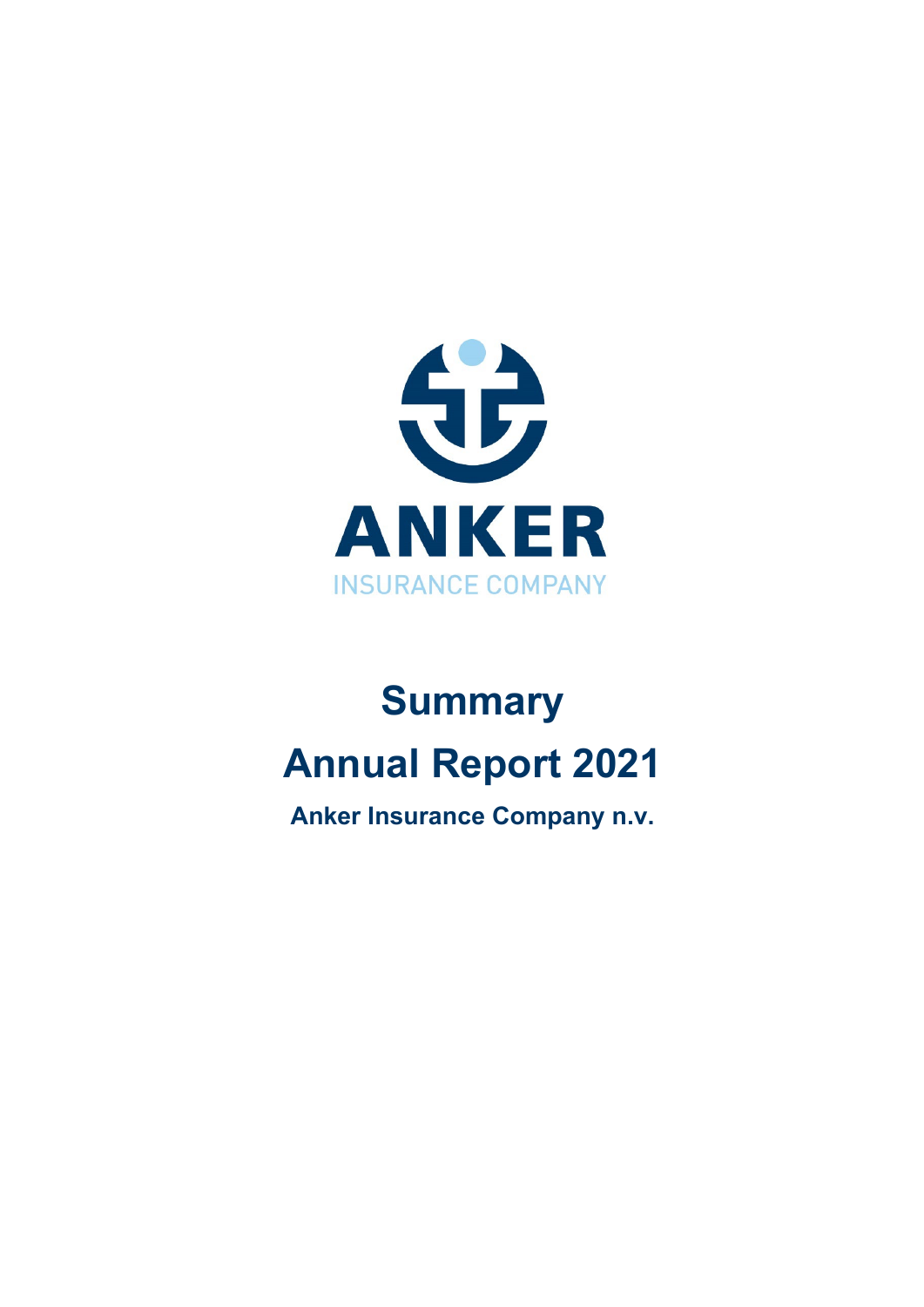#### **PERSONAL DETAILS**

#### **SUPERVISORY BOARD**

Martijn Steenkamp (chairman) Guido Hollaar Robbert Prins

#### **EXECUTIVE BOARD**

Sjoerd Zijlstra, CEO Annemiek van Dijk-Bos, COO

#### **ACCOUNTANT**

BDO Audit & Assurance B.V. Werner Hoeve RA

#### **LABELS/ACTIVITIES**

Anker Crew Insurance Anker Insurance: legal aid, travel and recreation

#### **OFFICE**

Paterswoldseweg 812 9728 BM Groningen The Netherlands

P.0. Box 8002 9702 KA Groningen

+ 31 50 520 99 99 bestuur@anker.nl www.ankerinsurancecompany.eu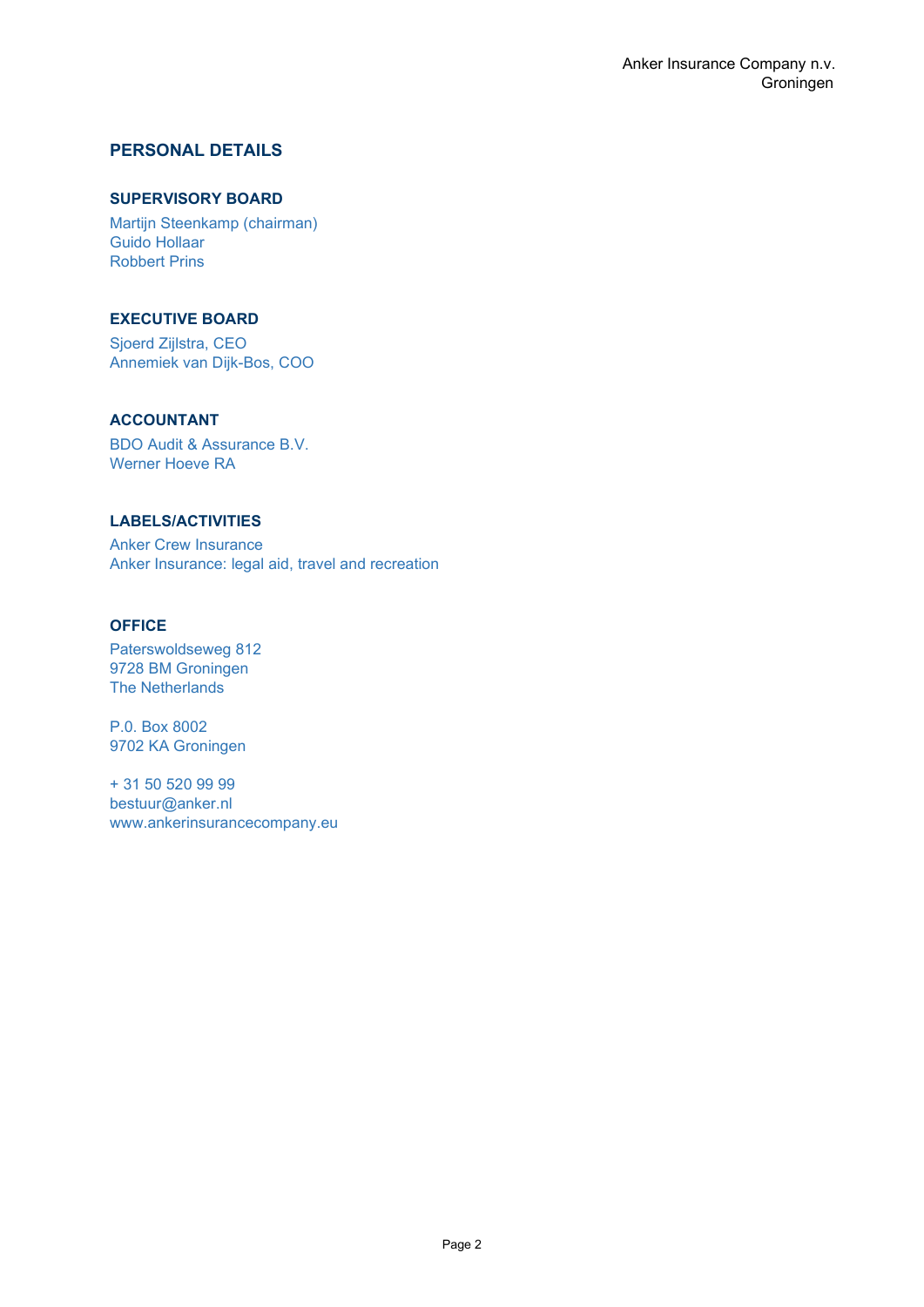# <span id="page-2-0"></span> **Anker Insurance Company n.v.**

# <span id="page-2-1"></span>**Summary Annual Report 2021**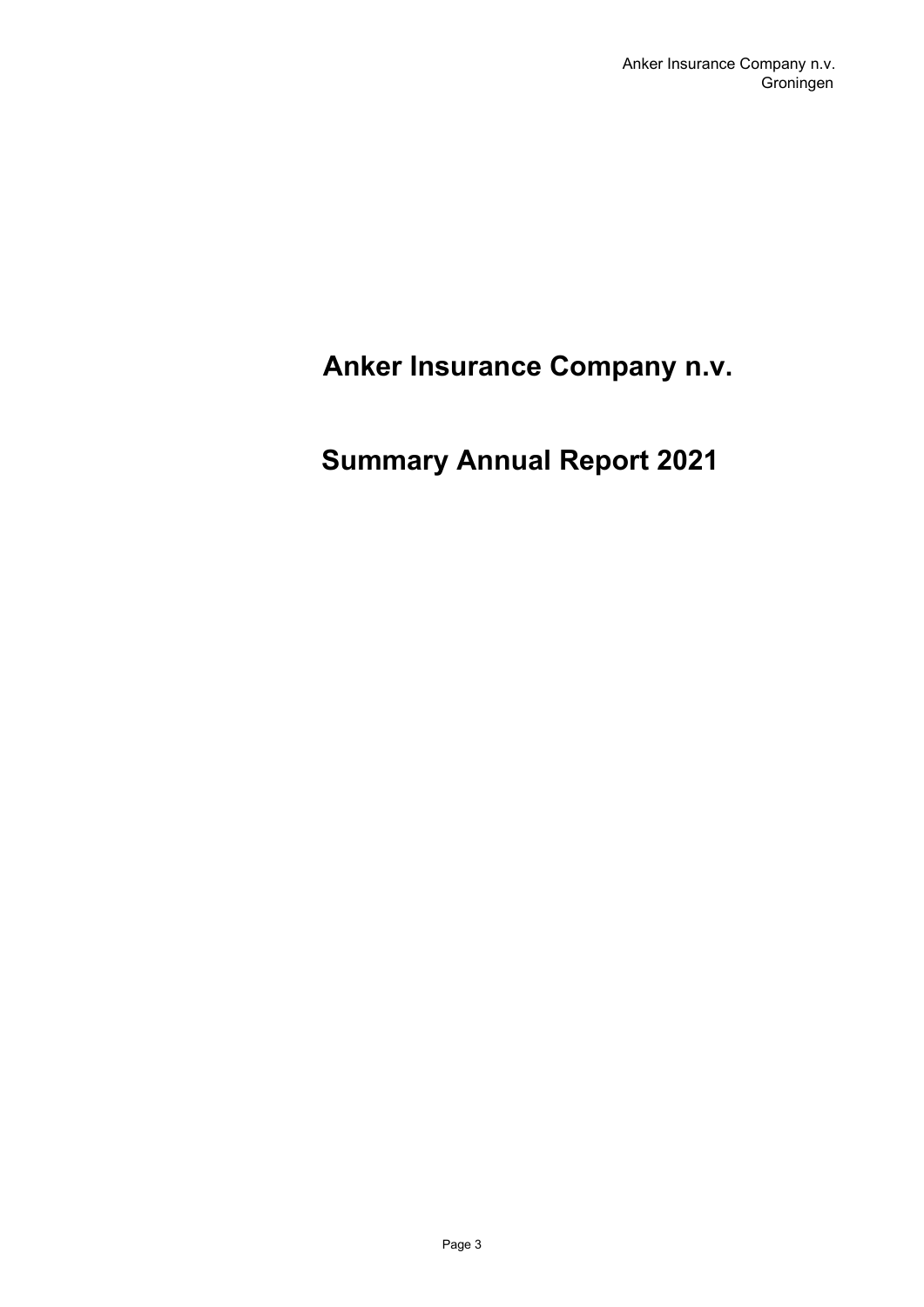# **Content**

| 1                                                                           |  |
|-----------------------------------------------------------------------------|--|
|                                                                             |  |
| $\overline{2}$                                                              |  |
| 3                                                                           |  |
| 4                                                                           |  |
| 4.1                                                                         |  |
| 4                                                                           |  |
| 4.2                                                                         |  |
| 4                                                                           |  |
| 4.3                                                                         |  |
| 4.4                                                                         |  |
| Employee and management expenses, depreciation of operating assets16<br>4.5 |  |
| 4                                                                           |  |
| 4.6                                                                         |  |
| 4.7                                                                         |  |
| 4.8                                                                         |  |
| 4.9                                                                         |  |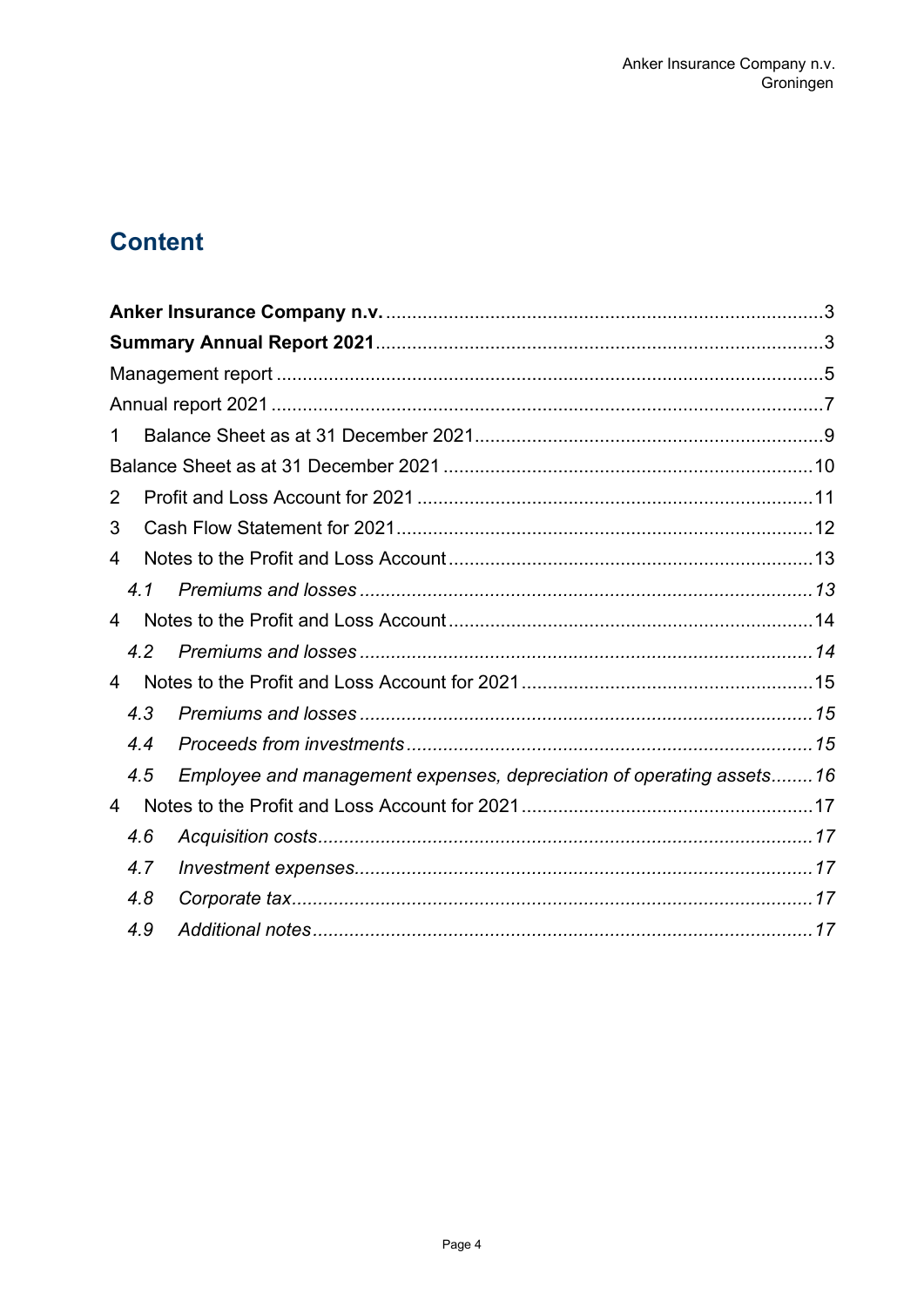# <span id="page-4-0"></span>**Management report**

#### Foreword

Once again we have a year behind us that revolved around the coronavirus. Our resilience and flexibility were put to the test. A test with a positive result. In response to the coronavirus we challenged ourselves to change.

A change where we focus on specific insurance solutions and customer groups. And grow steadily in that focus. A change in which we focus more quickly on professionalization and developing craftsmanship. A change that also generates an energetic, daring and ambitious work environment from which we are building the development and growth of Anker Insurance Company n.v. as a niche player and specialist.

#### **Retrospective**

The past year was dominated by development and growth. At the beginning of 2021 we launched the strategic manifesto "No progress without change". This manifesto sets out an ambitious strategic and operational framework for Anker Insurance Company n.v.. Over the course of 2021 this framework is updated with a 2021 and 2022 strategy map.

Our earned premium increased by  $\epsilon$  8 million to a premium of  $\epsilon$  30 million. For comparison: in the "base year" 2010 our earned premium was  $\epsilon$  6,6 million. In combination with this strong growth of the premium volume and a profitable investment year, we were able to close 2021 with a nice result.

Despite the ongoing corona troubles, the customer base and turnover of Anker Crew Insurance grew in 2021. On the other hand, the coronavirus caused an increase in the cost of damage at Anker Crew Insurance. Combined with the sharp rise of medical costs, this led to a negative underwriting result at Anker Crew Insurance.

Due to the corona crisis we see a brake on growth at Anker Insurance on the one hand and a positive effect on the development of damage on the other. Our recreation portfolio mainly includes the growth in the number of bicycle insurance policies. The volume of legal aid premiums has made a big leap due to the arrival of CNV as client. In addition, we see a strong growth of our legal expenses insurance with our distribution partners.

#### Looking ahead

We continue to work on deepening and strengthening our role as a niche player and specialist. Building on distinctiveness and recognisability. Focused on further development of existing activities and developing additional, distinctive activities.

We are committed to further automation, digitization, and application of data science to achieve an optimization of our way of working and our services. And at the same time to create space for a deepening of the relationship with customers and cooperation partners.

We are going to guarantee the (financial) preconditions for our growth for the long term by permanently linking risk bearing to a larger whole. To this end, we are strengthening ties with de Goudse. In the course of 2022, the minority share of de Goudse will be expanded to a 100% interest in Anker Insurance Company n.v..

We also expect our premium volume to grow in 2022. At **Anker Crew Insurance** we mainly see an expansion of our client base in Europe. At **Anker Insurance** we anticipate steady continuing growth of legal aid. Our premium volume of the travel portfolio will also increase with the declining influence of corona. In the recreation portfolio we expect that bicycle insurance in particular will increase in number again. An additional spearhead for 2022 within the recreation portfolio are the caravan insurances.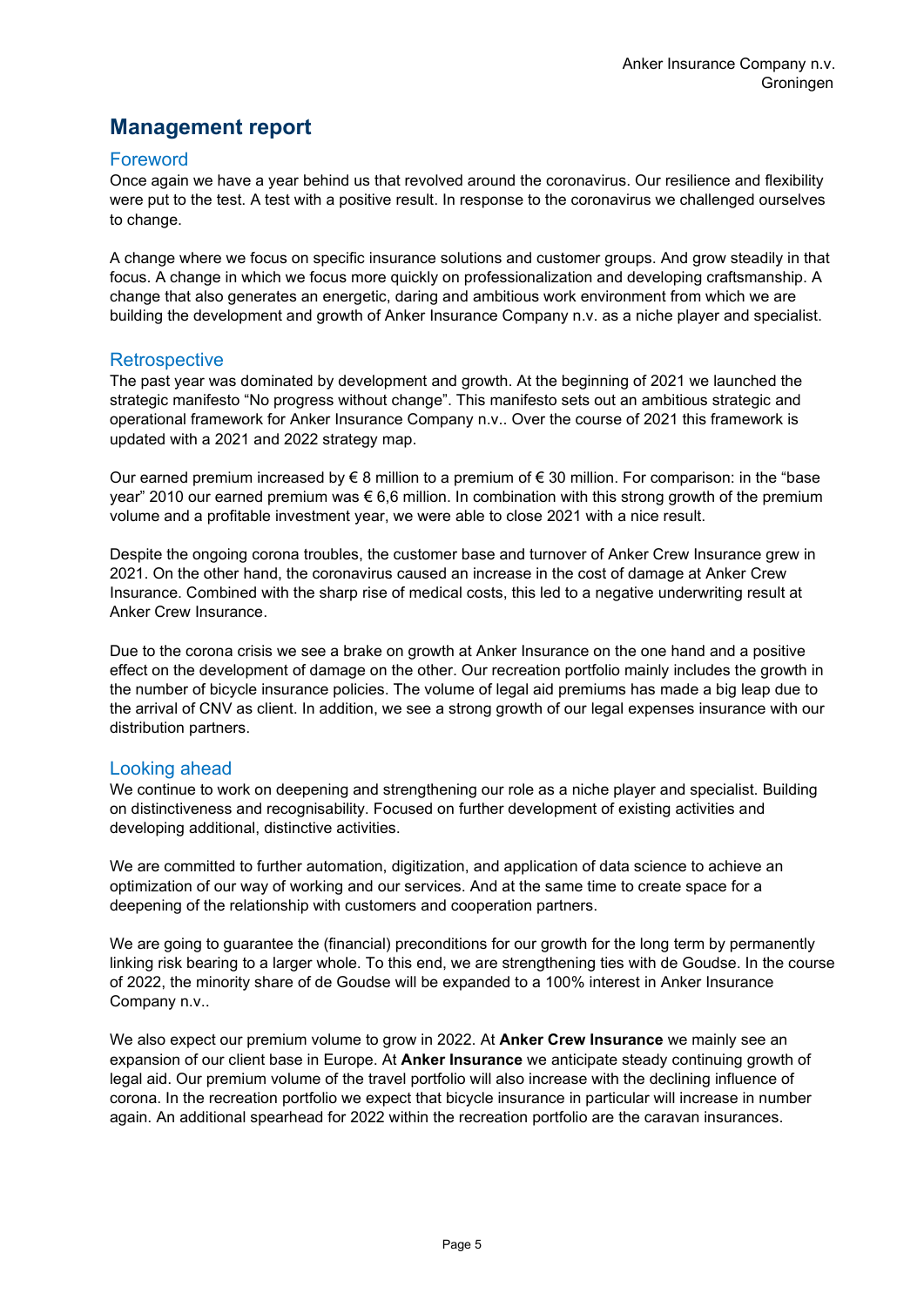#### Corona crisis

We expect that the impact of the corona crisis, in particular its affects on Anker Crew Insurance, will decrease in 2022. Hospital admissions due to Covid will decline.

There will also be fewer repatriations due to Covid. Medical costs are expected to remain at the current high level. At Anker Insurance no impactful influence of Covid on the premium or damage is expected in 2022.

#### Russian invasion of Ukraine

For the time being, we do not expect any significant impact of the Russian invasion of Ukraine on our insurance portfolio. Of course we will encounter "hiccups" in parts. For example, think of the possible repatriation of Ukrainian crew members.

We do see a negative impact on our investment portfolio. Especially regarding our investments in shares. It is expected that when the intensity of the conflict decreases, the stock market will gradually recover.

We thank our clients and our cooperation partners for their trust in Anker Insurance Company n.v.. We would also like to thank our colleagues in Groningen and Amsterdam, the Works Council and the Supervisory Board for their efforts and the excellent cooperation.

Sjoerd Zijlstra and Annemiek van Dijk-Bos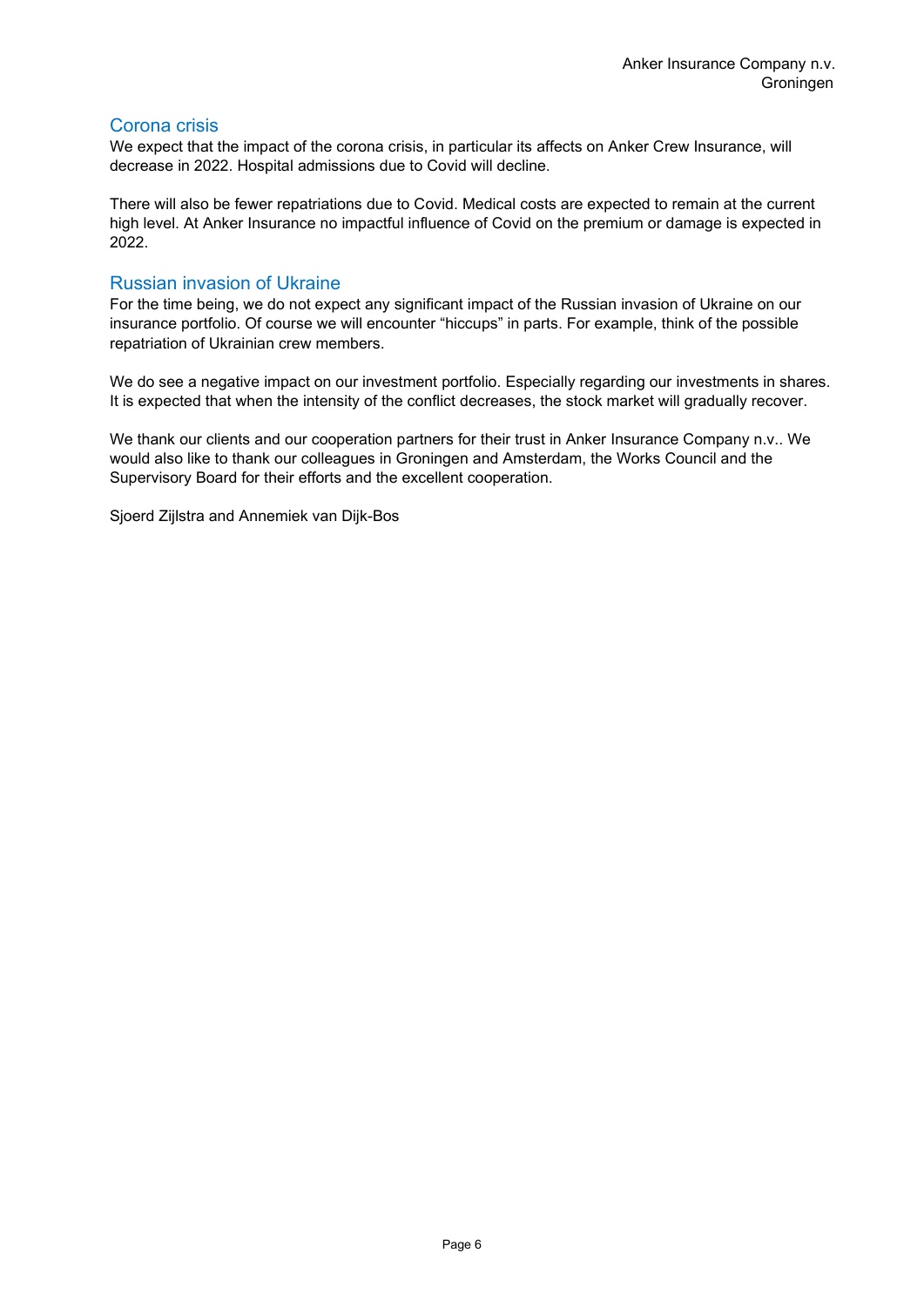# <span id="page-6-0"></span>**Annual report 2021**

#### Turnover and result

The total turnover of Anker Insurance Company n.v. in 2021 amounted to € 32.494.000 (booked premium) and € 30.376.000 (earned premium). In 2020, this total turnover amounted to € 23.189.000 (booked premium) and € 22.065.000 (earned premium). In 2021 Anker Insurance Company n.v. had a significant increase in total premium volume in 2021 compared to 2020. This increase can be traced back to both a premium increase at Anker Crew Insurance as well as Anker Insurance, legal assistance, travel and recreation.

The financial result of Anker Insurance Company n.v. before tax is € 3.223.000 in 2021. In 2020 the result before tax was € 1.898.000. The financial result of Anker Insurance Company n.y. after tax is € 2.441.000 in 2021. In 2020 the result after tax was € 1.328.000.

This result is mainly attributable to the expansion of our activities as a niche insurer and specialist. We also continuously work on optimizing our organization, business processes, insurance solutions and services. Notable is the positive result development over 2021, despite the corona crisis. Anker Insurance Company n.v. has a strong positive unrealized and realized result from investments (€ 2.388.000 in 2021 compared to a result of  $\epsilon$  824,000 in 2020).

#### Turnover and result of Anker Crew Insurance

Under the Crew Insurance brand, Anker Insurance Company n.v. insures crew members in service of maritime employers against the consequences of risk related to illness, disability, accidents and death.

In 2021, the premium within this portfolio increased by  $\epsilon$  1.171.000 to a total premium written of € 12.706.000. The earned premium increased from € 11.414.000 in 2020 to € 12.610.000 in 2021. This increase was mainly caused by growth at existing clients, whether or not via our partners (brokers). Commission paid increased by  $\xi$  42.000 in 2021 to a total of  $\xi$  870.000.

The claims payments have increased significantly compared to 2020. Corona is an important cause of this increase. In the reporting year 2021, a total of  $\epsilon$  8.884.000 was paid out in claims. In 2020 this was  $\epsilon$ 7.768.000.

The underwriting result without investments before taxes at Anker Crew Insurance is  $\epsilon$  981.000 negative. The financial result including investments before taxes is € 174.000 in 2021. In 2020 the result before tax was € 366.000. The financial result of Anker Crew Insurance after tax is € 113.000 in 2021. In 2020, the result after tax was  $\epsilon$  255.000.

#### Turnover and result Anker Insurance

Under the Anker Insurance brand, we offer insurance solutions on the areas of legal aid, travel and recreation through our partner network.

#### Legal aid

Anker Insurance provides private individuals, self-employed persons and companies on the basis of a legal assistance insurance of legal assistance. Anker Insurance outsources the implementation of legal aid to Anker Rechtshulp b.v. and since 2021 also partly to SRK.

The written premium for 2021 was  $\in$  9.681.000. In 2020 this was  $\in$  5.622.000. Compared to 2020 the earned premium increase by € 4.028.000 from € 5.585.000 to € 9.613.000.

The costs of handling claims increased from  $\epsilon$  1.940.000 to  $\epsilon$  3.909.000. The cases carries out by external parties within the legal aid portfolio, expressed as a percentage of premium income, has increased from 6% (€ 339.000) in 2020 to 16% (€ 1.529.000) in 2021.

The underwriting result without investment before taxes for legal aid is € 1.014.000. The financial result including investments before taxes is € 2.039.000 in 2021. In 2020 the result before tax was € 1.169.000.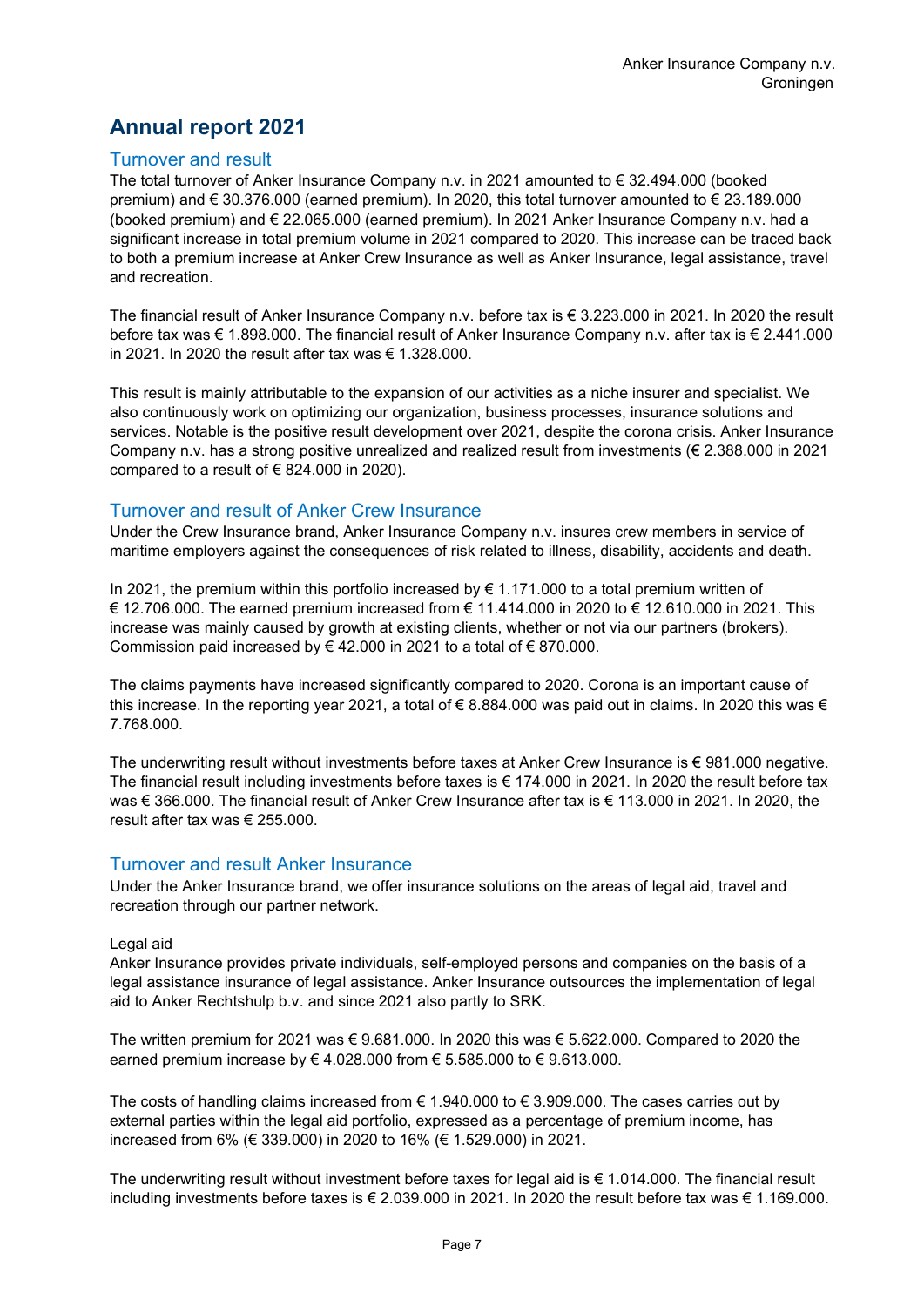The financial result including investments after taxes is  $\epsilon$  1.508.000 in 2021. In 2020 the result after tax was € 813.000.

Travel and recreation

Anker insurance has been offering travel insurance in collaboration with specialized partners since 2018 for students who come to study in Europe from all over the world. In addition, Anker Insurance offers private travel and insurance through cooperation partners since 2019.

In 2021 the written premium is € 10.108.000. In 2020 the premium booked was € 6.031.000. In 2021 the premium earned was € 8.153.000. In 2020 this was € 5.067.000.

The underwriting result without investments before taxes on travel and recreation is  $\epsilon$  976.000. The financial result including investments before taxes is € 1.098.000 in 2021. In 2020 this was € 301.000. The financial result including investment after tax is € 811.000 in 2021. In 2020 this was € 209.000.

#### Solvency and own funds

Anker Insurance Company n.v. wants to be able to meet its obligations as an insurer now and in the future. For this, Anker Insurance Company n.v. must guarantee a certain present level of capital. This level is based on both own insights and the basis of the DNB. Important indicators here are the frameworks and requirements arising from Solvency II.

Anker Insurance Company n.v. applies the following principles regarding its solvency:

Solvency standards:

| 100%   Standard according to Solvency II     |
|----------------------------------------------|
| 125%   Internal standard and lower limit     |
| 150%   Internal standard and target standard |

As soon as the lower limit of 125% comes into play, Anker Insurance Company n.v. takes measures to ensure that this lower limit is maintained .

At the end of 2021, the solvency ratio of Anker Insurance Company n.v. is 218%. This ratio is well above the internal standard and lower limit of 125%. At the end of 2020, the solvency ratio was 184%. The minimum required solvency under Solvency II for Anker Insurance Company n.v. is € 9.362.000 in 2021. The actual solvency in 2021 amounts to € 20.426.000. In 2020 this was € 17.717.000.

Equity increased by € 2.441.000 in 2021 to € 20.259.000.

#### **Liquidity**

Anker Insurance Company n.v. always want to be able to meet its current obligations. Anker Insurance Company n.v. keeps a good overview of the liquidity requirement and adjusts its liquidity buffers accordingly. These buffers are formed on the one hand by keeping an ample liquid position and on the other hand by ensuring high liquidity within the investment portfolio.

#### **Investments**

The investment income for 2021 as part of the results amounts to  $\epsilon$  2.404.000. This means an increase of € 1.580.000 compared to 2020. The income from investments consisted largely of yield from stocks.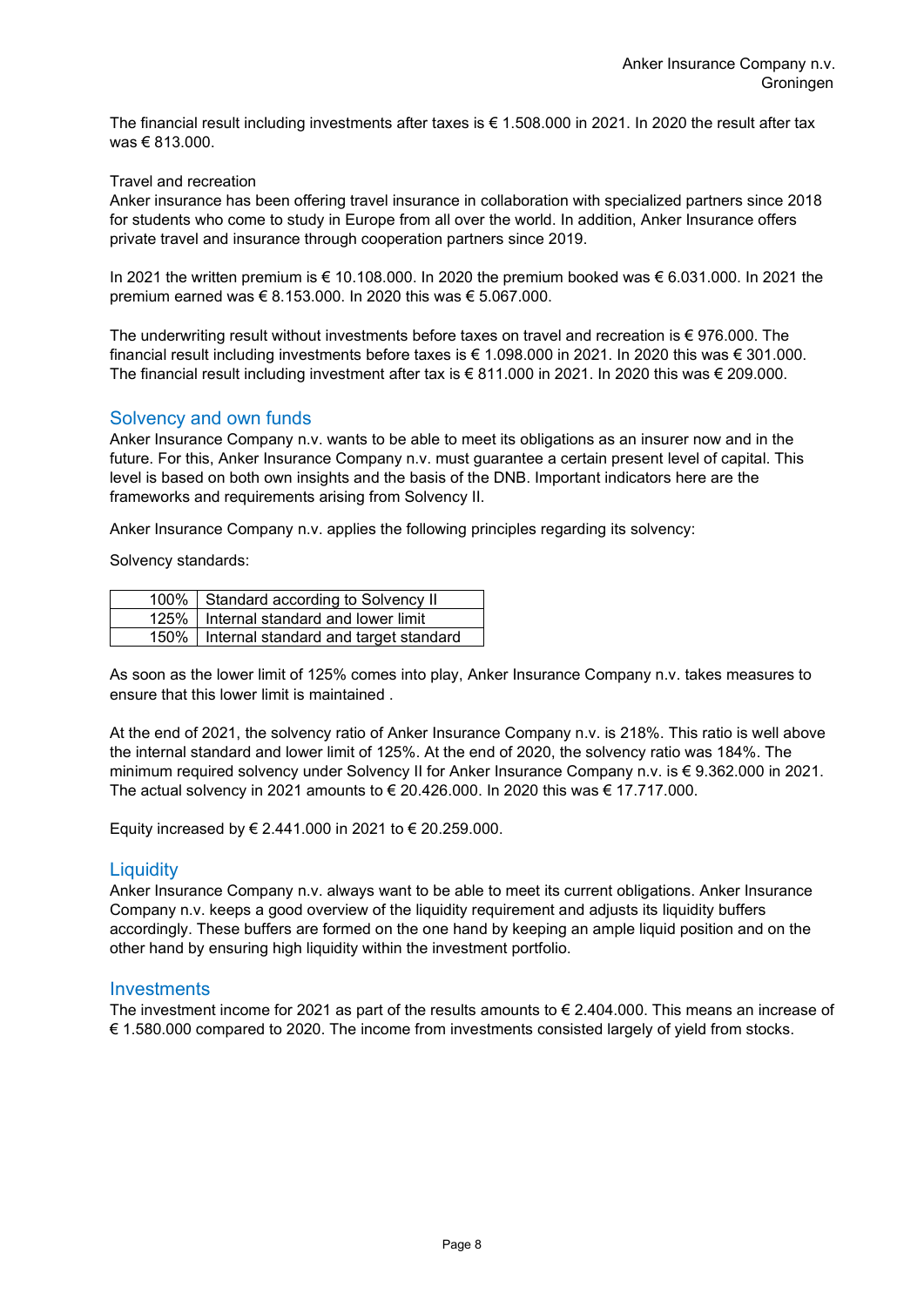# <span id="page-8-0"></span>**1 Balance Sheet as at 31 December 2021**

(before appropriation of profit or treatment of loss)

|                                                                                                                                                                                                                                                                                       |                                                                                    | 31-12-2021 | 31-12-2020                                                                              |            |
|---------------------------------------------------------------------------------------------------------------------------------------------------------------------------------------------------------------------------------------------------------------------------------------|------------------------------------------------------------------------------------|------------|-----------------------------------------------------------------------------------------|------------|
| <b>ASSETS</b>                                                                                                                                                                                                                                                                         | <b>EUR</b>                                                                         | <b>EUR</b> | <b>EUR</b>                                                                              | <b>EUR</b> |
| <b>Intangible fixed assets</b><br>Software<br>Goodwill                                                                                                                                                                                                                                | 215.819<br>115.740                                                                 | 331.559    | 232.746<br>347.218                                                                      | 579.964    |
|                                                                                                                                                                                                                                                                                       |                                                                                    |            |                                                                                         |            |
| <b>Investments</b><br>Lands and buildings<br>In own use                                                                                                                                                                                                                               |                                                                                    | 2.729.500  |                                                                                         | 2.729.500  |
| Investments in group undertakings<br>Participating interests in group undertakings                                                                                                                                                                                                    |                                                                                    | 216.342    |                                                                                         | 151.933    |
| Other financial investments<br>Shares and fixed-interest securities<br><b>Bonds</b><br>Deposits<br>Receivables from other loans                                                                                                                                                       | 6.436.431<br>3.020.415<br>17.223.358<br>0                                          | 26.680.204 | 8.861.686<br>3.065.858<br>7.607.712<br>100.000                                          | 19.635.256 |
| <b>Receivables</b><br>Direct insurance claims against:<br>- policyholders<br>- intermediaries<br>- insurance companies<br>- authorized agents<br>Claims against group companies<br>Receivables from reinsurance<br>Taxes and national insurance<br>contributions<br>Other receivables | 1.464.758<br>766.695<br>0<br>1.451.170<br>131.356<br>394.208<br>127.615<br>150.565 | 4.486.368  | 1.196.414<br>738.274<br>142.750<br>1.200.264<br>454.379<br>928.632<br>31.843<br>132.593 | 4.825.150  |
| <b>Other assets</b><br>Tangible fixed assets<br>Cash at bank and in hand                                                                                                                                                                                                              | 282.164<br>2.300.803                                                               | 2.582.967  | 246.414<br>645.814                                                                      | 892.228    |
| <b>Prepayments and accrued income</b><br>Accrued interest                                                                                                                                                                                                                             |                                                                                    | 0          |                                                                                         | 1.139      |
|                                                                                                                                                                                                                                                                                       |                                                                                    | 37.026.940 |                                                                                         | 28.815.171 |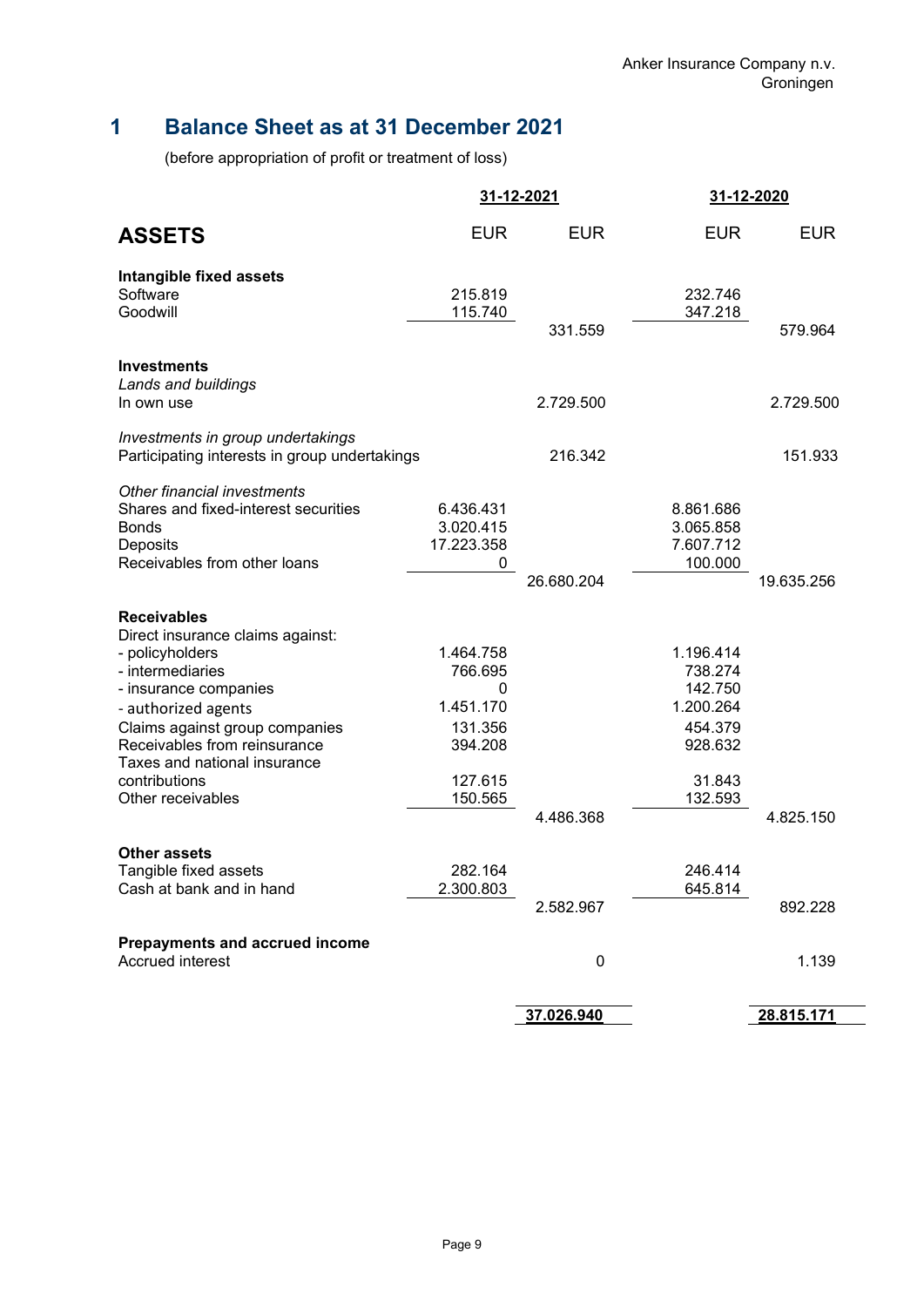# <span id="page-9-0"></span>**Balance Sheet as at 31 December 2021**

(before appropriation of profit or treatment of loss)

|                                                                                                                                           | 31-12-2021                                        |            |                                                   | 31-12-2020 |
|-------------------------------------------------------------------------------------------------------------------------------------------|---------------------------------------------------|------------|---------------------------------------------------|------------|
| <b>LIABILITIES</b>                                                                                                                        | <b>EUR</b>                                        | <b>EUR</b> | <b>EUR</b>                                        | <b>EUR</b> |
| <b>Capital and reserves</b><br>Paid and called-up part of the capital<br>Share premium reserve<br>Other reserves<br>Unappropriated result | 2.248.000<br>1.300.000<br>14.270.155<br>2.440.948 | 20.259.103 | 2.248.000<br>1.300.000<br>12.941.754<br>1.328.401 | 17.818.155 |
| Technical provision -<br>For unearned premiums and<br>current risks                                                                       |                                                   |            |                                                   |            |
| Gross                                                                                                                                     |                                                   | 3.610.898  |                                                   | 2.336.889  |
| For losses payable<br>Gross<br>Reinsurance part                                                                                           | 9.342.191<br>$-787.221$                           | 8.554.970  | 7.616.633<br>$-2.368.784$                         | 5.247.849  |
| <b>Provisions</b><br>Provision before taxes<br>Other provisions                                                                           | 841.444<br>94.586                                 | 936.030    | 709.164<br>170.136                                | 879.300    |
| <b>Liabilities</b><br>Amounts owed to policyholders,<br>intermediaries and                                                                |                                                   |            |                                                   |            |
| insurance companies<br>Taxes and national insurance                                                                                       | 1.222.740                                         |            | 202.987                                           |            |
| contributions<br>Debt to participants<br><b>Other liabilities</b>                                                                         | 363.792<br>282.202<br>1.797.205                   | 3.665.939  | 684.828<br>131.326<br>1.513.837                   | 2.532.978  |
|                                                                                                                                           |                                                   | 37.026.940 |                                                   | 28.815.171 |
|                                                                                                                                           |                                                   |            |                                                   |            |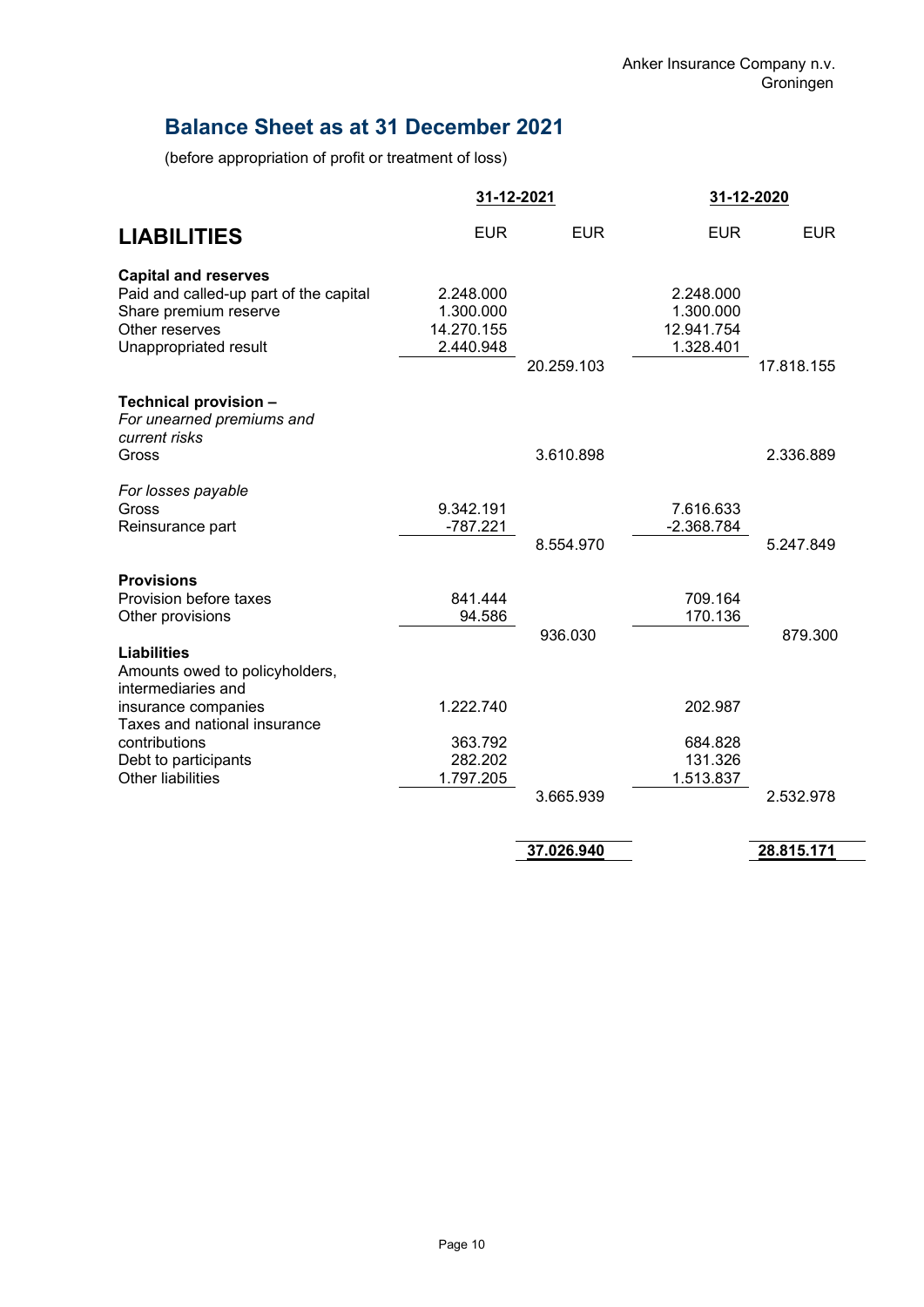# <span id="page-10-0"></span>**2 Profit and Loss Account for 2021**

|                                                                          |              | 2021                 | 2020         |                      |
|--------------------------------------------------------------------------|--------------|----------------------|--------------|----------------------|
|                                                                          | <b>EUR</b>   | <b>EUR</b>           | <b>EUR</b>   | <b>EUR</b>           |
| <b>Earned premiums</b>                                                   |              |                      |              |                      |
| for own account<br>Gross premiums                                        | 32.493.585   |                      | 23.188.548   |                      |
| Ceded reinsurance premiums                                               | 672.177      | 31.821.408           | 3.161.087    | 20.027.461           |
|                                                                          |              |                      |              |                      |
| Change in value of technical provision<br>for unearned premiums<br>Gross |              |                      |              |                      |
|                                                                          | $-2.117.638$ | $-2.117.638$         | $-1.123.487$ | $-1.123.487$         |
|                                                                          |              |                      |              |                      |
| Earned net premium for own account                                       |              | 29.703.770           |              | 18.903.974           |
|                                                                          |              |                      |              |                      |
| <b>Proceeds from investments</b><br>Proceeds from investments            | 239.505      |                      | 152.221      |                      |
| Profits achieved on investments<br>Non-realised result from investments  | 1.271.763    |                      | 798.514      |                      |
|                                                                          | 876.439      | 2.387.706            | $-126.493$   | 824.242              |
|                                                                          |              | 32.091.476           |              | 19.728.216           |
|                                                                          |              |                      |              |                      |
| <b>Losses for own account</b><br>Gross loss                              | 13.266.826   |                      | 10.384.254   |                      |
| Reinsurer's share                                                        | 2.147.033    |                      | 4.505.827    |                      |
|                                                                          |              | 11.119.793           |              | 5.878.427            |
| Change of the technical provision                                        |              |                      |              |                      |
| for losses payable<br>Gross                                              | 1.938.841    |                      | $-653.247$   |                      |
| Reinsurer's share                                                        | $-1.581.563$ | 3.520.404            | 1.345.000    | 691.753              |
|                                                                          |              |                      |              |                      |
|                                                                          |              | 14.640.197           |              | 6.570.180            |
| <b>Operating costs</b>                                                   |              |                      |              |                      |
| Staff and management costs,<br>depreciation                              | 8.383.156    |                      | 7.026.083    |                      |
| Acquisition costs                                                        | 5.678.009    | 14.061.165           | 4.059.466    | 11.085.549           |
|                                                                          |              |                      |              |                      |
| <b>Investments expenses</b><br>Administrative expenses and               |              |                      |              |                      |
| interest charges                                                         | 167.222      |                      | 174.125      |                      |
|                                                                          |              | 167.222              |              | 174.125              |
| <b>Result of technical account</b><br>nonlife insurance                  |              | 3.222.892            |              | 1.898.362            |
| Result of undertakings in which Anker                                    |              |                      |              |                      |
| has a participating interest<br>Corporation tax                          |              | 82.376<br>$-864.320$ |              | 26.705<br>$-596.666$ |
|                                                                          |              |                      |              |                      |
| <b>Result after taxation</b>                                             |              | 2.440.948            |              | 1.328.401            |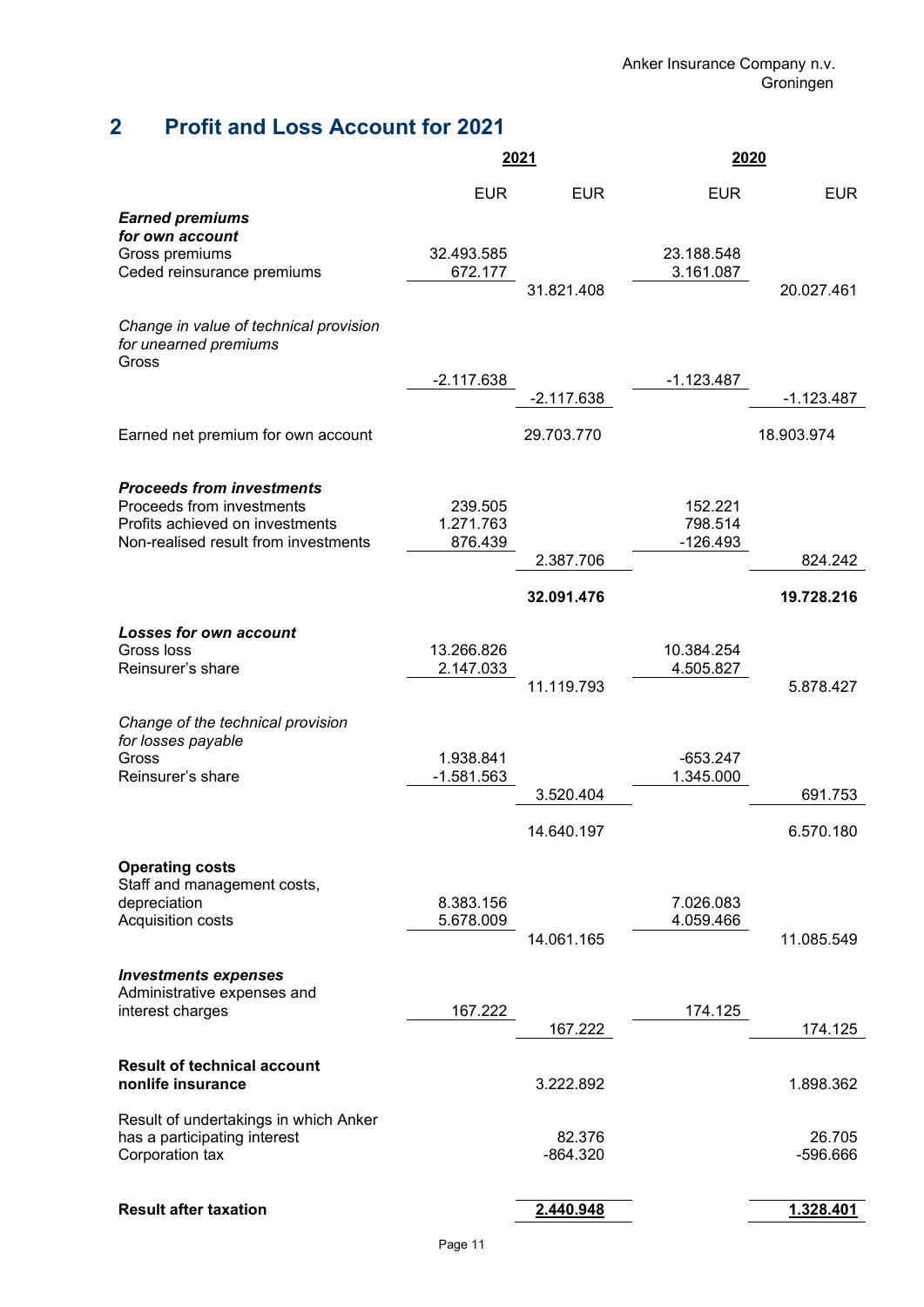# <span id="page-11-0"></span>**3 Cash Flow Statement for 2021**

(according to the indirect method)

|                                                                                               | 2021          |              | 2020         |              |
|-----------------------------------------------------------------------------------------------|---------------|--------------|--------------|--------------|
|                                                                                               | <b>EUR</b>    | <b>EUR</b>   | <b>EUR</b>   | <b>EUR</b>   |
| <b>Cash flow from operational activities</b>                                                  |               |              |              |              |
| Result after taxation                                                                         | 2.440.948     |              | 1.328.401    |              |
| Depreciation (in)tangible fixed assets<br>(Non)realised changes in investment                 | 411.646       |              | 413.649      |              |
| value                                                                                         | $-2.148.202$  |              | $-672.021$   |              |
| Change in receivables<br>Change in prepayments and accrued                                    | 338.783       |              | $-1.554.982$ |              |
| income                                                                                        | 1.139         |              | 12.783       |              |
| Change in technical provision                                                                 | 4.581.130     |              | 1.151.289    |              |
| Change in provisions                                                                          | 56.729        |              | 183.281      |              |
| Change in current liabilities                                                                 | 1.132.957     |              | 271.010      |              |
| Total of cash flow from operations                                                            |               | 6.815.131    |              | 1.133.411    |
| Cash flow from investment activities                                                          |               |              |              |              |
| Investments in intangible fixed assets                                                        | $-61.968$     |              | $-80.994$    |              |
| Investments in tangible fixed assets                                                          | $-149.958$    |              | $-176.129$   |              |
| Disposal tangible fixed assets                                                                | 12.936        |              | 196.124      |              |
| Investment buying                                                                             | $-10.722.503$ |              | -18.352.921  |              |
| Sale/payment of investments                                                                   | 5.761.351     |              | 17.066.107   |              |
| <b>Cash flow from investment activities</b>                                                   |               | $-5.160.142$ |              | $-1.347.813$ |
| Net cash flow                                                                                 |               | 1.654.989    |              | $-214.403$   |
| Change in cash at bank and in hand                                                            |               |              |              |              |
| Cash at bank and in hand at the end of                                                        |               |              |              |              |
| the year under review                                                                         |               | 2.300.803    |              | 645.814      |
| Cash at bank and in hand at the end of<br>the previous financial year                         |               | 645.814      |              | 860.217      |
|                                                                                               |               |              |              |              |
| Change in cash                                                                                |               | 1.654.989    |              | $-214.403$   |
| Statement of the total result of the legal entity                                             |               |              | 2021         | 2020         |
|                                                                                               |               |              |              |              |
|                                                                                               |               |              | <b>EUR</b>   | <b>EUR</b>   |
| Net result after taxation accrued to the legal entity                                         |               |              | 2.440.948    | 1.328.401    |
| Total of the direct changes in the equity capital of the legal entity as part<br>of the group |               |              | 0            | 0            |
| Total result of the legal entity                                                              |               |              | 2.440.948    | 1.328.401    |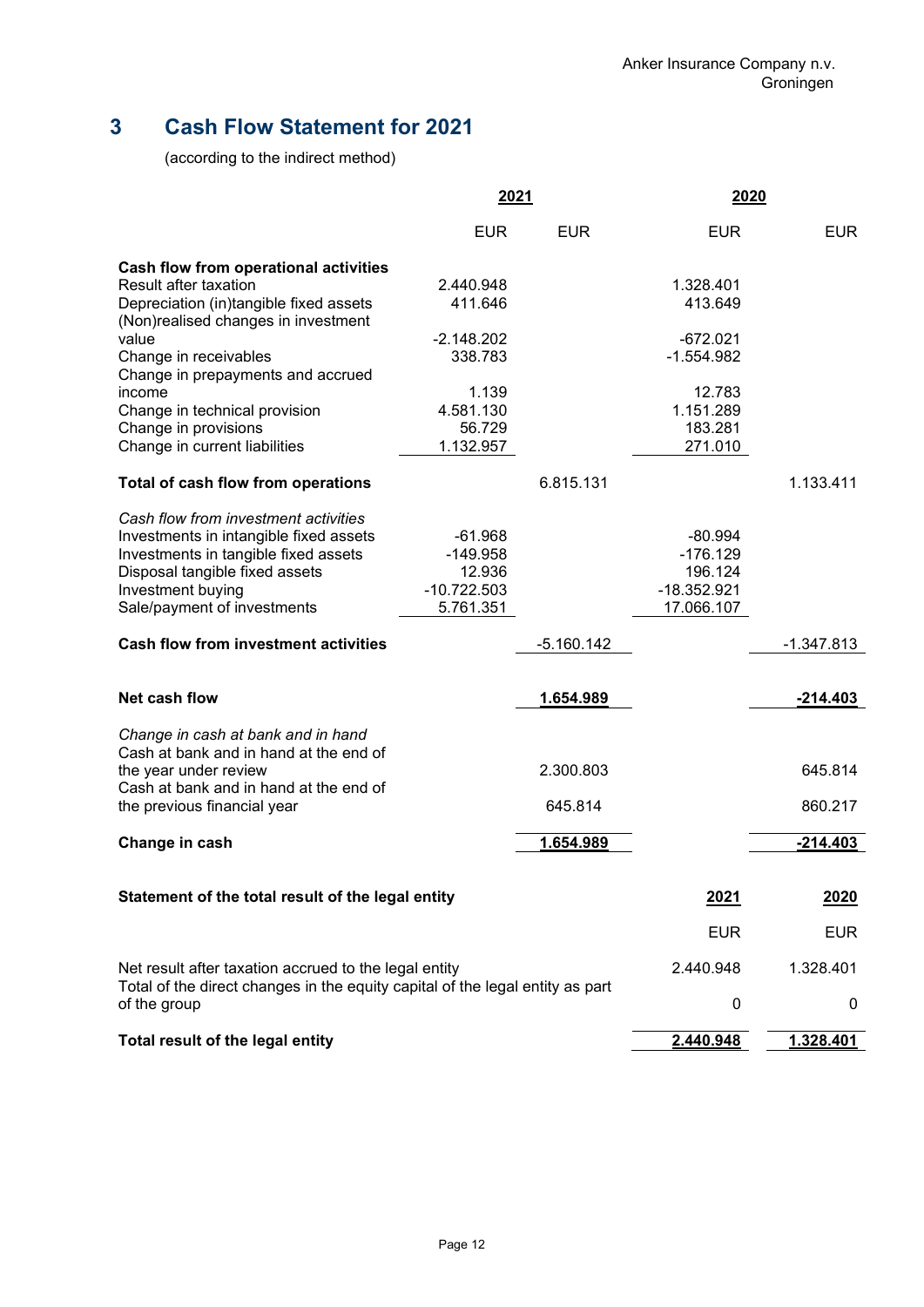# <span id="page-12-0"></span>**4 Notes to the Profit and Loss Account**

### <span id="page-12-1"></span>**4.1 Premiums and losses**

| The following amounts concerns 2021.               |                           |                        |                                         |                           |
|----------------------------------------------------|---------------------------|------------------------|-----------------------------------------|---------------------------|
| The amounts are in euros.                          | <b>Booked</b><br>premiums | Earned<br>premiums     | <b>Booked</b><br>gross<br><u>losses</u> | Losses for<br>reinsurance |
|                                                    | <b>EUR</b>                | <b>EUR</b>             | <b>EUR</b>                              | <b>EUR</b>                |
| Legal assistance<br>Disability insurance and other | 9.680.575                 | 9.613.039              | 1.529.160                               | 2.297.302                 |
| medical/accident insurances                        | 7.251.171                 | 7.155.905              | 4.488.936                               | 4.949.696                 |
| Medical insurances, supplementary                  | 5.454.266                 | 5.454.266              | 4.378.566                               | 4.908.612                 |
| Travel insurances                                  | 6.223.468                 | 5.219.386              | 1.532.849                               | 1.585.401                 |
| Leisure insurances                                 | 3.884.104                 | 2.933.350              | 1.313.507                               | 1.477.985                 |
| WGA ER                                             | 0                         | 0                      | 23.808                                  | $-13.329$                 |
|                                                    |                           |                        |                                         |                           |
| Total                                              | 32.493.585                | 30.375.947             | 13.266.826                              | 15.205.667                |
|                                                    | Operating costs           | Reinsurance<br>balance |                                         |                           |
|                                                    | <b>EUR</b>                | <b>EUR</b>             |                                         |                           |
| Legal assistance<br>Disability insurance and other | 6.301.596                 | $\mathbf{0}$           |                                         |                           |
| medical/accident insurances                        | 1.932.896                 | $-189.189$             |                                         |                           |
| Medical insurances, supplementary                  | 1.885.372                 | 264.873                |                                         |                           |
| <b>Travel insurances</b>                           | 2.586.491                 | $-182.391$             |                                         |                           |
| Leisure insurances                                 | 1.344.558                 | 0                      |                                         |                           |
| WGA ER                                             | 10.252                    | 0                      |                                         |                           |
| Total                                              | 14.061.165                | $-106.707$             |                                         |                           |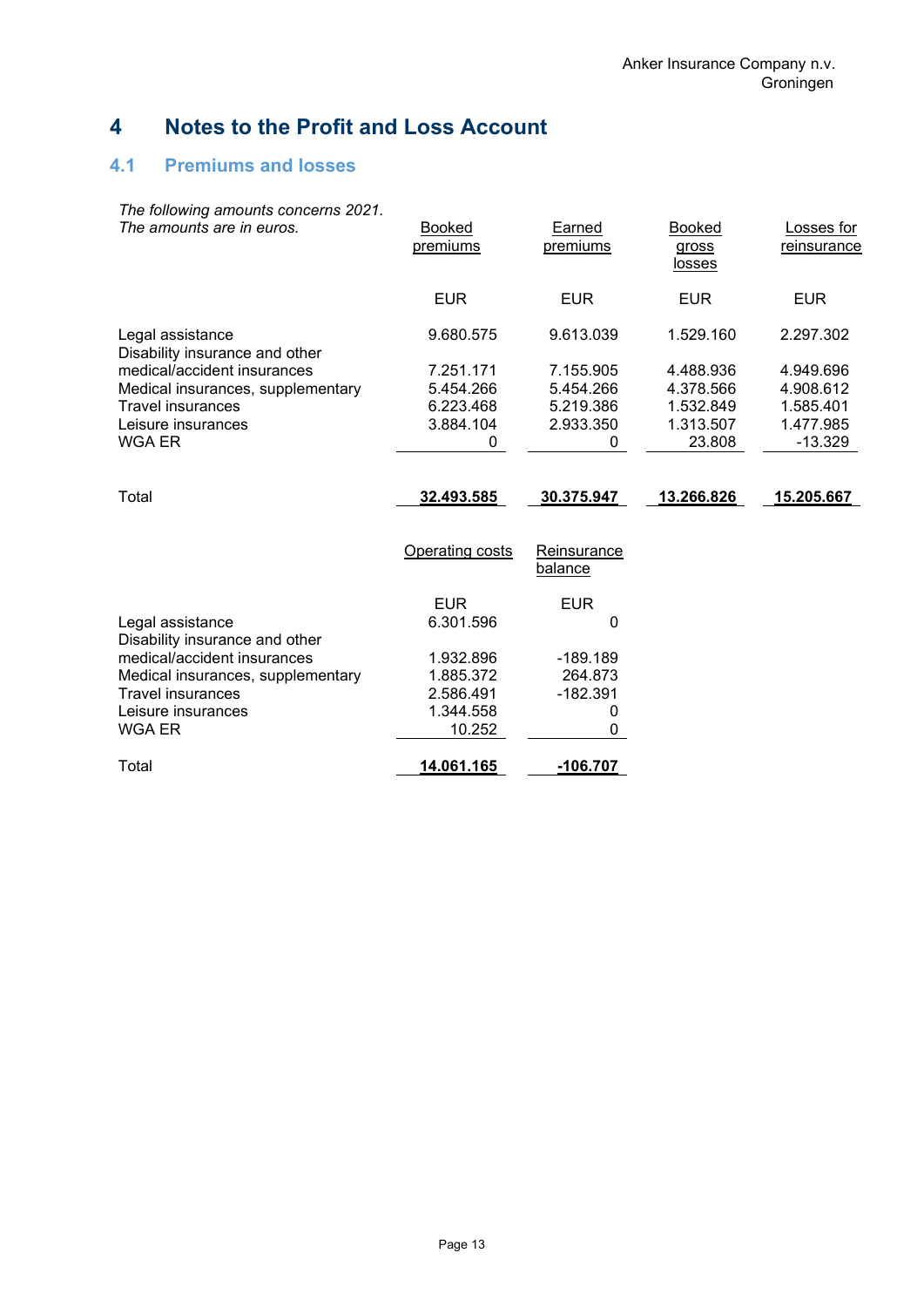# <span id="page-13-0"></span>**4 Notes to the Profit and Loss Account**

### <span id="page-13-1"></span>**4.2 Premiums and losses**

*The following amounts concerns 2020.* 

| <b>Booked</b><br>premiums | Earned<br>premiums      | Booked gross<br>losses | Losses for<br>reinsurance |
|---------------------------|-------------------------|------------------------|---------------------------|
| <b>EUR</b>                | <b>EUR</b>              | <b>EUR</b>             | <b>EUR</b>                |
| 5.622.262                 | 5.584.525               | 359,519                | 318,008                   |
| 6.831.607                 | 6.710.236               | 4.596.881              | 4.033.395                 |
| 4.703.405                 | 4.703.405               | 3.170.849              | 3.074.045                 |
| 3.699.210                 | 3.664.510               | 1.659.902              | 1.804.879                 |
| 2.332.063                 | 1.402.384               | 581.941                | 648.684                   |
| 0                         | 0                       | 15.163                 | $-148.004$                |
| 23.188.548                | 22.065.061              | 10.384.254             | 9.731.007                 |
| Operating costs           | Reinsurance<br>balance  |                        |                           |
|                           |                         |                        |                           |
|                           | 0                       |                        |                           |
|                           |                         |                        |                           |
| 2.533.310                 | 30.762                  |                        |                           |
| 1.747.433                 | -72.899                 |                        |                           |
| 1.735.908                 | 41.877                  |                        |                           |
| 619.293                   | 0                       |                        |                           |
| 8.356                     | 0                       |                        |                           |
| 11.085.549                |                         |                        |                           |
|                           | <b>EUR</b><br>4.441.249 | <b>EUR</b><br>$-260$   |                           |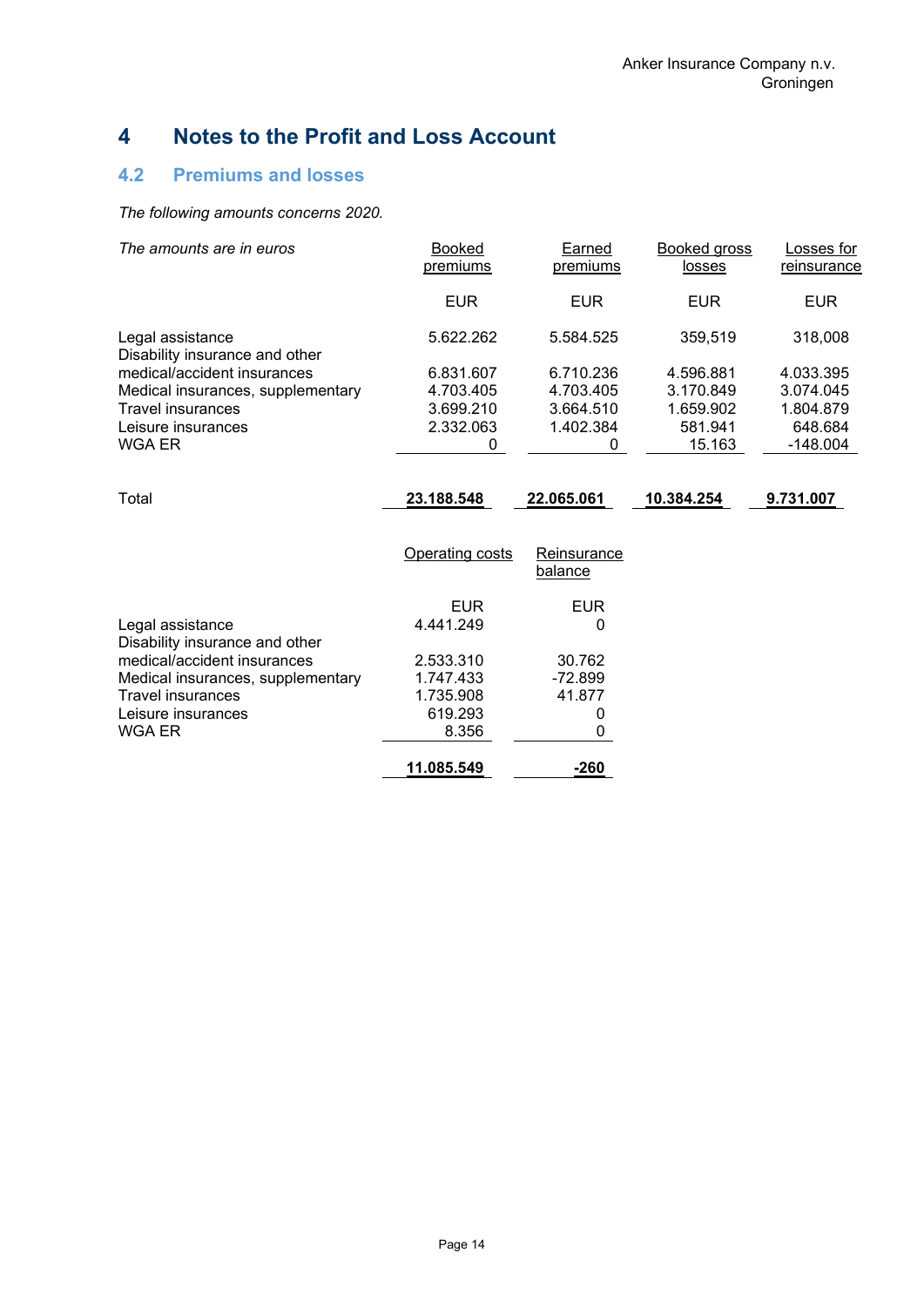# <span id="page-14-0"></span>**4 Notes to the Profit and Loss Account for 2021**

#### <span id="page-14-1"></span>**4.3 Premiums and losses**

### **The premium has been obtained from the following regions:**

<span id="page-14-2"></span>

|                                                                                                                                                           | 2021                                 | 2020                                     |
|-----------------------------------------------------------------------------------------------------------------------------------------------------------|--------------------------------------|------------------------------------------|
|                                                                                                                                                           | <b>EUR</b>                           | <b>EUR</b>                               |
| The Netherlands<br>Other countries within the European Union<br>Countries outside the European Union                                                      | 23.254.892<br>5.765.693<br>683.185   | 13.408.208<br>4.769.158<br>726.608       |
| Total net premium amount                                                                                                                                  | 29.703.770                           | 18.903.974                               |
| <b>Proceeds from investments</b><br>4.4                                                                                                                   | 2021                                 | 2020                                     |
| The proceeds can be specified as follows:                                                                                                                 | <b>EUR</b>                           | <b>EUR</b>                               |
| Interest on current account with banks and group companies<br>Dividend on shares<br>Interest on bonds<br>Interest mortgage<br><b>Currency differences</b> | 4.809<br>142.693<br>0<br>0<br>92.003 | 9.622<br>80.976<br>21.373<br>40.250<br>0 |
| Subtotal investments                                                                                                                                      | 239.505                              | 152.221                                  |
| Profit achieved on investments<br>Non-realised result from investments                                                                                    | 1.271.763<br>876.439                 | 798.514<br>$-126.493$                    |
| Total proceeds from other investments                                                                                                                     | 2.387.706                            | 824.242                                  |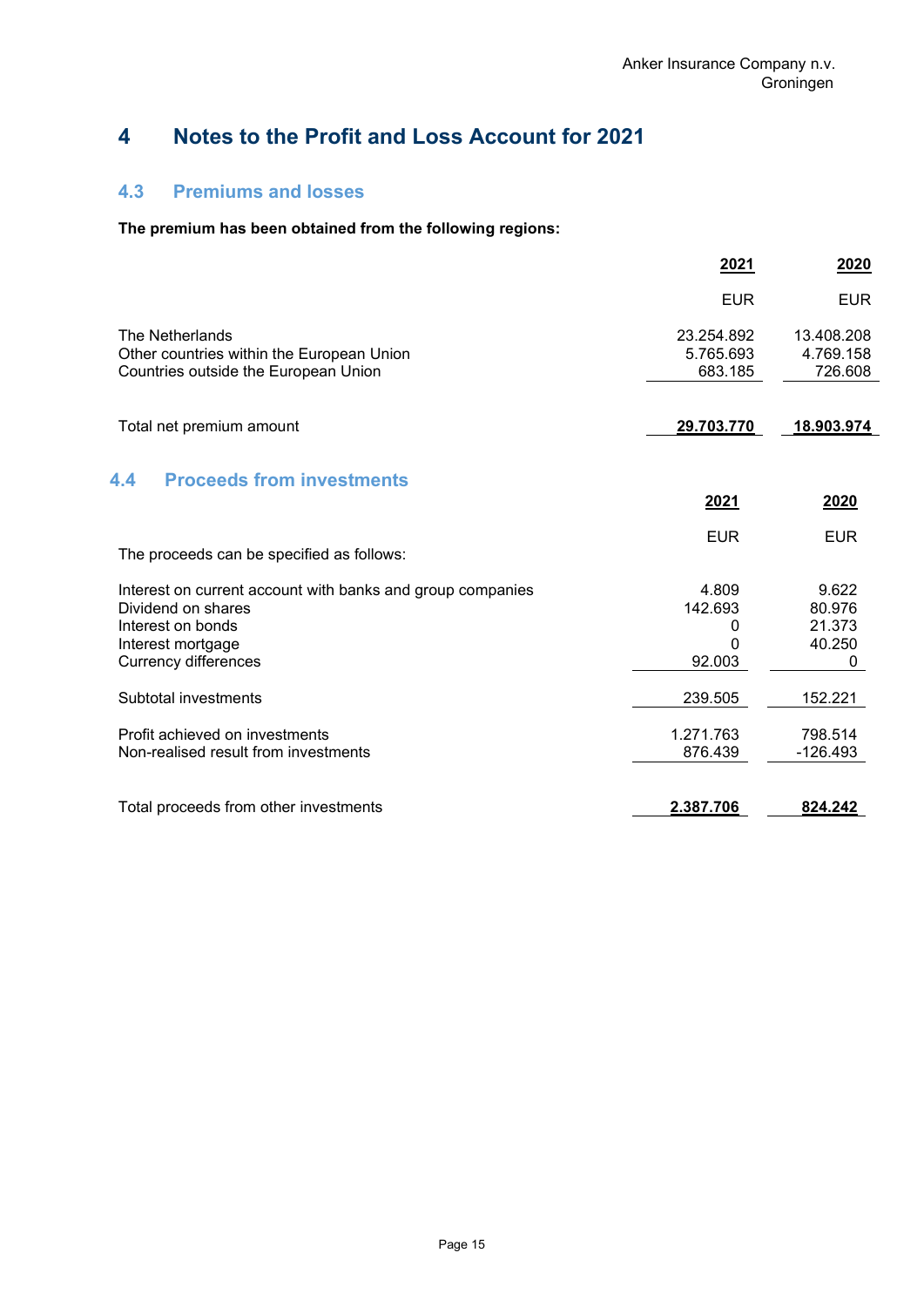# **4 Notes to the Profit and Loss Account for 2021**

#### <span id="page-15-0"></span>**4.5 Employee and management expenses, depreciation of operating assets**

The employee expenses included under operating costs can be specified as follows:

|                                                                                                                         | 2021                                                         | 2020                                                         |
|-------------------------------------------------------------------------------------------------------------------------|--------------------------------------------------------------|--------------------------------------------------------------|
|                                                                                                                         | <b>EUR</b>                                                   | <b>EUR</b>                                                   |
| Salaries (after deduction of received sick pay)<br>Social insurance costs<br>Pension contributions<br>Other expenses    | 4.465.243<br>694.620<br>635.735<br>269.124                   | 3.695.993<br>620.849<br>493.937<br>57.333                    |
| Total of employee expenses                                                                                              | 6.064.722                                                    | 4.868.111                                                    |
| Depreciations<br>Accommodation costs<br>Costs to sell<br>Car costs<br>Automation costs<br>Other administrative expenses | 411.646<br>104.248<br>14.022<br>38.342<br>995.364<br>754.813 | 413.649<br>275.077<br>31.763<br>41.863<br>609.295<br>786.654 |
| Total amount of administrative expenses and depreciation of assets                                                      | 2.318.435                                                    | 2.158.301                                                    |
| Total amount of employee and administrative expenses                                                                    | 8.383.157                                                    | 7.026.412                                                    |

The average number of employed persons, calculated on a fulltime basis and broken down according to activities, amounts to:

| Anker Insurance Company n.v.<br>Seacrew b.v. | 2021<br>91<br>u | 2020<br>75 |
|----------------------------------------------|-----------------|------------|
|                                              | 100             |            |

The fees for the services provided by the accounting body amount to:

| Annual accounts audit    | 141.050 | 136.942 |
|--------------------------|---------|---------|
| Other assurance services | 8.101   | 7.865   |
| Total                    | 149.151 | 144.807 |